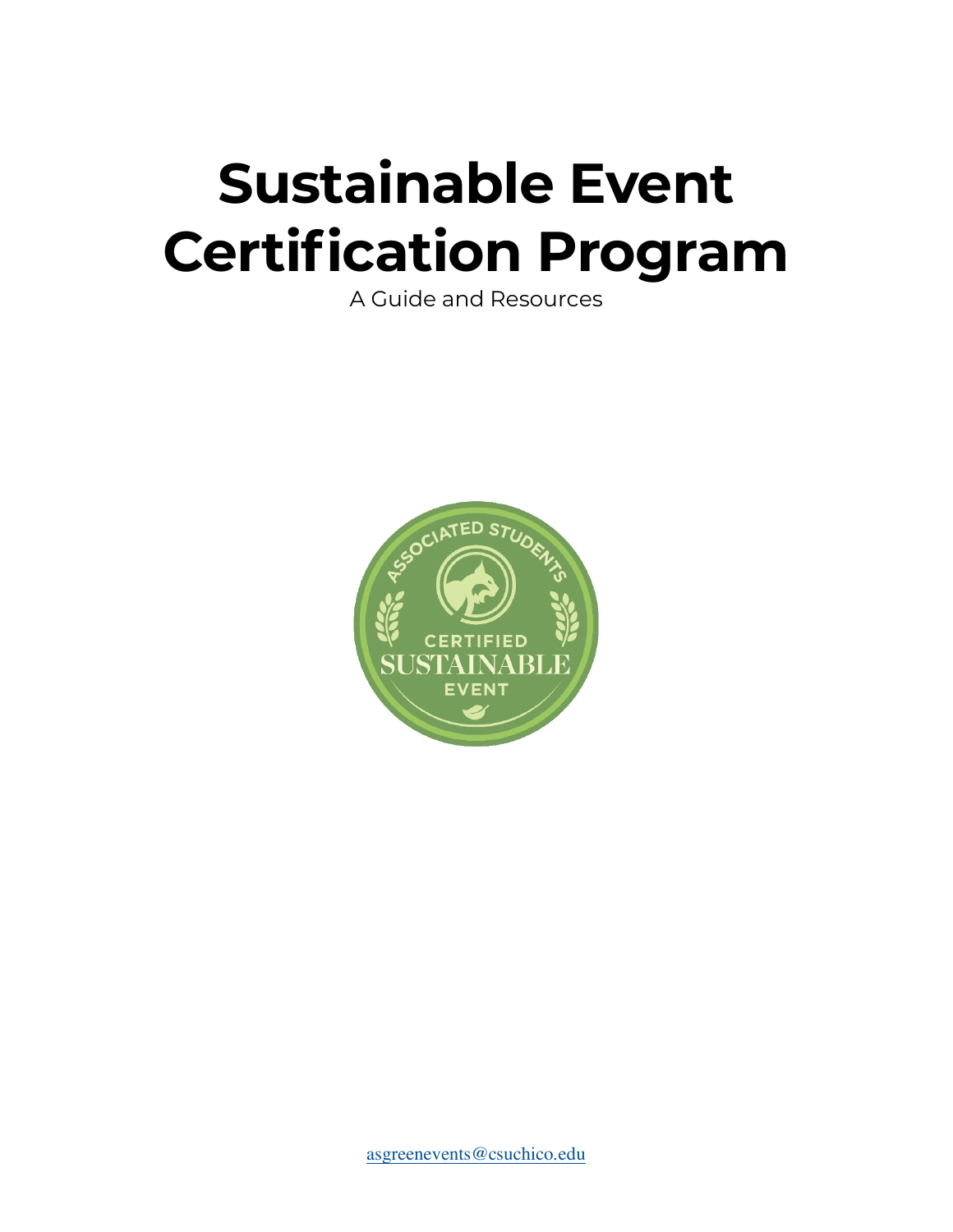

# **TABLE OF CONTENTS**

| <b>ABSTRACT</b>                       | $\overline{2}$ |
|---------------------------------------|----------------|
| <b>BACKGROUND</b>                     | $2 - 3$        |
| What is sustainability?               | $\overline{2}$ |
| What is a sustainable event?          | $\overline{2}$ |
| What is zero waste?                   | $2 - 3$        |
| What is climate neutrality?           | 3              |
| What is social responsibility?        | 3              |
| <b>OVERVIEW OF PROGRAM</b>            | 4              |
| Benefits of certification program     | 4              |
| <b>Steps</b>                          | 4              |
| <b>REQUIREMENTS FOR CERTIFICATION</b> | 5              |
| REQUIREMENT DETAILS AND RESOURCES     | $6-12$         |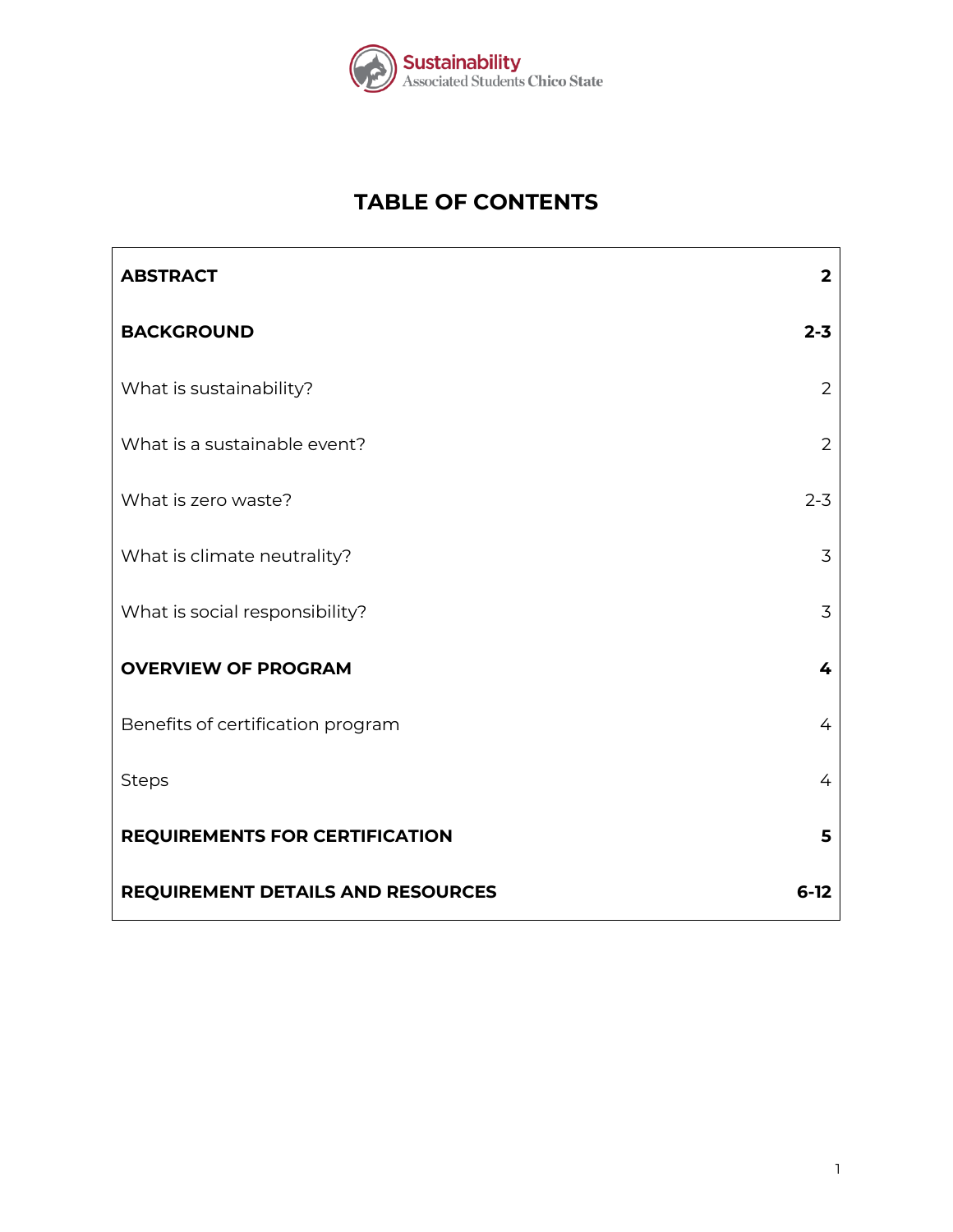

# **ABSTRACT**

The goal of AS Sustainability's Sustainable Event Certification Program is to help create a more sustainable society. We aim to accomplish this by supporting event planners with resources/information and then recognizing their efforts and contributions through our certification program. By completing this program, event planners will learn the skills necessary to manage, plan, and execute sustainable events. The following document outlines, defines, and justifies the various requirements associated with the certification as well as lists the various resources provided within Chico State and the city of Chico (broadly).

# **BACKGROUND**

## WHAT IS SUSTAINABILITY?

Acting in a [sustainable](https://www.youtube.com/watch?v=eec0UYGIeo4) manner means developing an awareness of planetary constraints, behaving as a caretaker for the earth, and planning for future generations dependent on the wellbeing of the planet. [\(Chico State,](https://www.csuchico.edu/sustainability/academics.shtml) 2021)

Creating a sustainable system considers and balances each of its interdependent parts. A system can be as small as a morning routine, as large as Earth's system, and for our specific purposes, the event planning, managing, and execution process.

## WHAT IS SUSTAINABLE EVENT?

A sustainable event considers its [environment,](https://www.youtube.com/watch?v=5eTCZ9L834s) [society,](https://youtube.com/playlist?list=PLtxXWPhZ_N5IJBFyDxGqMulaVusOOXzP-) and [economic feasibility;](https://youtube.com/playlist?list=PLtxXWPhZ_N5JKMZjo4zKpcEh-bsIU92gv) specifically, the event should be [planned,](https://www.youtube.com/playlist?list=PLtxXWPhZ_N5Igt7lGoX1NbhHHqVNp129d) [managed,](https://www.youtube.com/watch?v=802yQd8TNf8) and [executed](https://www.youtube.com/watch?v=802yQd8TNf8) with zero waste, climate neutrality, and social responsibility in mind.

## WHAT IS ZERO WASTE?

"Zero waste mimics natural cycles where materials are not simply discarded but recovered for beneficial use. The internationally accepted definition of zero waste states that at least 90% of total solid waste generated, measured by weight, is diverted from landfills through reduction, redesign, reuse, recycling, and composting. To reach true zero waste, emphasis must be placed on eliminating waste before it occurs rather than relying on recycling and composting" [\(Chico](https://www.csuchico.edu/sustainability/zero-waste.shtml)  [State\)](https://www.csuchico.edu/sustainability/zero-waste.shtml). And, by eliminating the waste before it occurs, there would be less litter scattered in our communities, natural spaces, and waterways. According to an [EPA study](https://www.epa.gov/facts-and-figures-about-materials-waste-and-recycling/national-overview-facts-and-figures-materials) done from data collected in 2018, the top three materials of municipal waste generated were food, paper and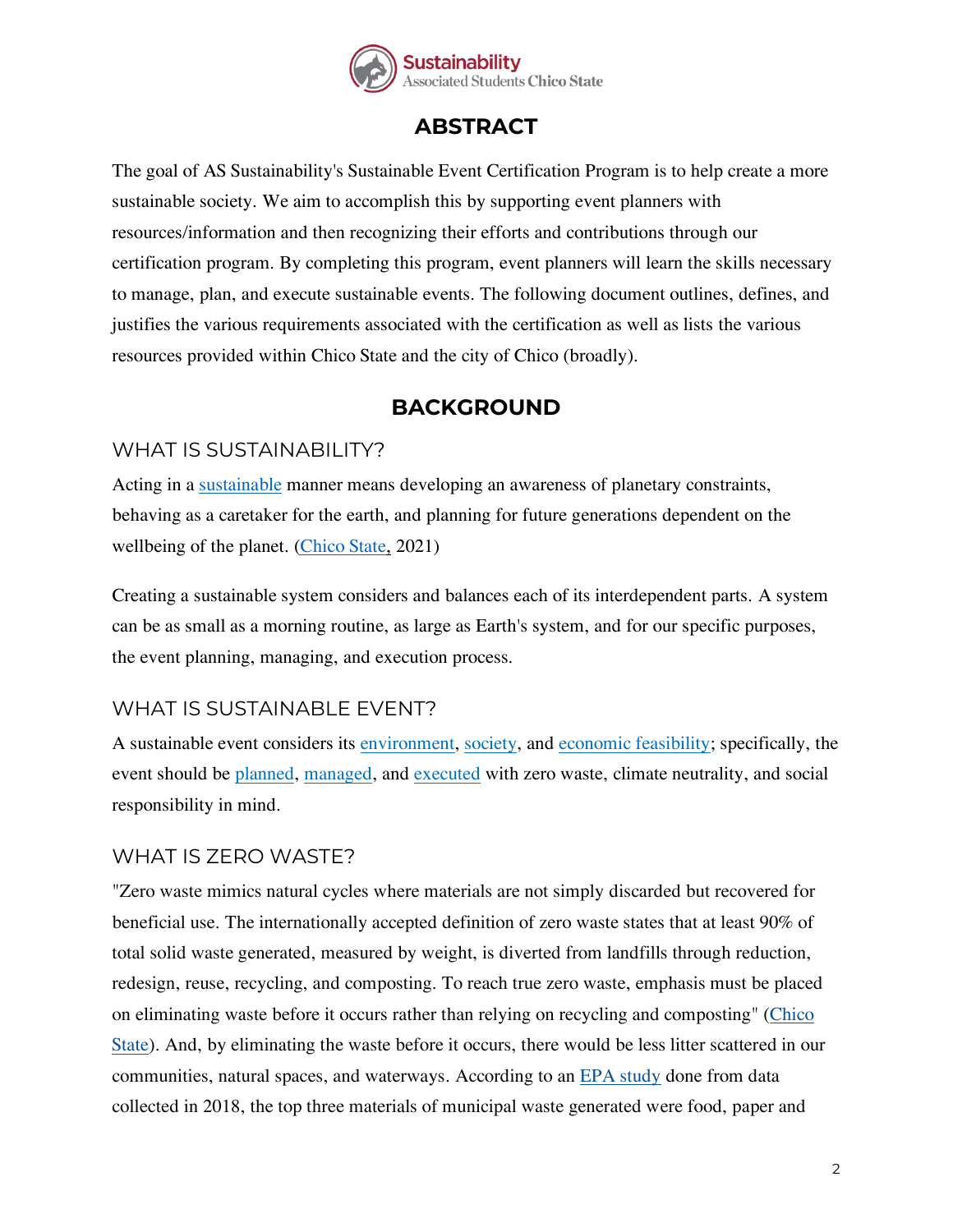

paperboard, and plastics - 23.05%, 21.59%, and 12.20 %, respectively (and this is just the stuff that makes it in the trash!). Because events often utilize these materials (for marketing, decoration, catering, etc.), it is important that event planners make their best effort to minimize the waste being produced.

## WHAT IS CLIMATE NEUTRALITY?

According to Chico State's [Climate Action and Resilience Plan 2.0,](https://www.csuchico.edu/sustainability/_assets/documents/csuc-climate-actoin-resilience-feb21-final.pdf) climate neutrality means "achieving net zero carbon emissions by balancing carbon emissions with carbon removal, through sequestration or offsets, or elimination at the source." Scope 1 greenhouse gas emissions (GHG) includes "direct emissions from processes and equipment under the ownership and control of the campus: mobile combustion in vehicles and yard equipment, stationary combustion in boilers and backup generators, release of refrigerants, and agricultural emissions." Scope 2 GHG emissions includes "Indirect emissions associated with the generation, transmission, and delivery of purchased electricity." Scope 3 emissions includes "Indirect emissions that contribute to campus operations, but not directly owned or operated by the campus: student, faculty, and staff commuting to/from campus; university sponsored travel; wastewater treatment; and solid waste to landfill." By making sure a campus event plans for energy usage and efficiency (from the buildings to the transportation used by planners and attendees), event planners will contribute to the accomplishment of Chico State's climate action and resiliency plan and goals.

## WHAT IS SOCIAL RESPONSIBILITY?

The International Organization for Standardization (ISO) defines social responsibility (highlighting its relevance to business organizations) using [14 core subjects/principles.](https://asq.org/quality-resources/social-responsibility) The core subjects are organizational governance; human rights; labor practices; environment; fair operating practices; consumer issues; and community involvement/development. The key principles are accountability; transparency; ethical behavior; respect for stakeholder interests; respect for the rule of law; respect for international norms of behavior; and respect for human rights. A socially responsible event considers and balances the core subjects and key principles laid out by ISO. Furthermore, event planners should consider Chico State and its surrounding communities when balancing consumer issues and community involvement.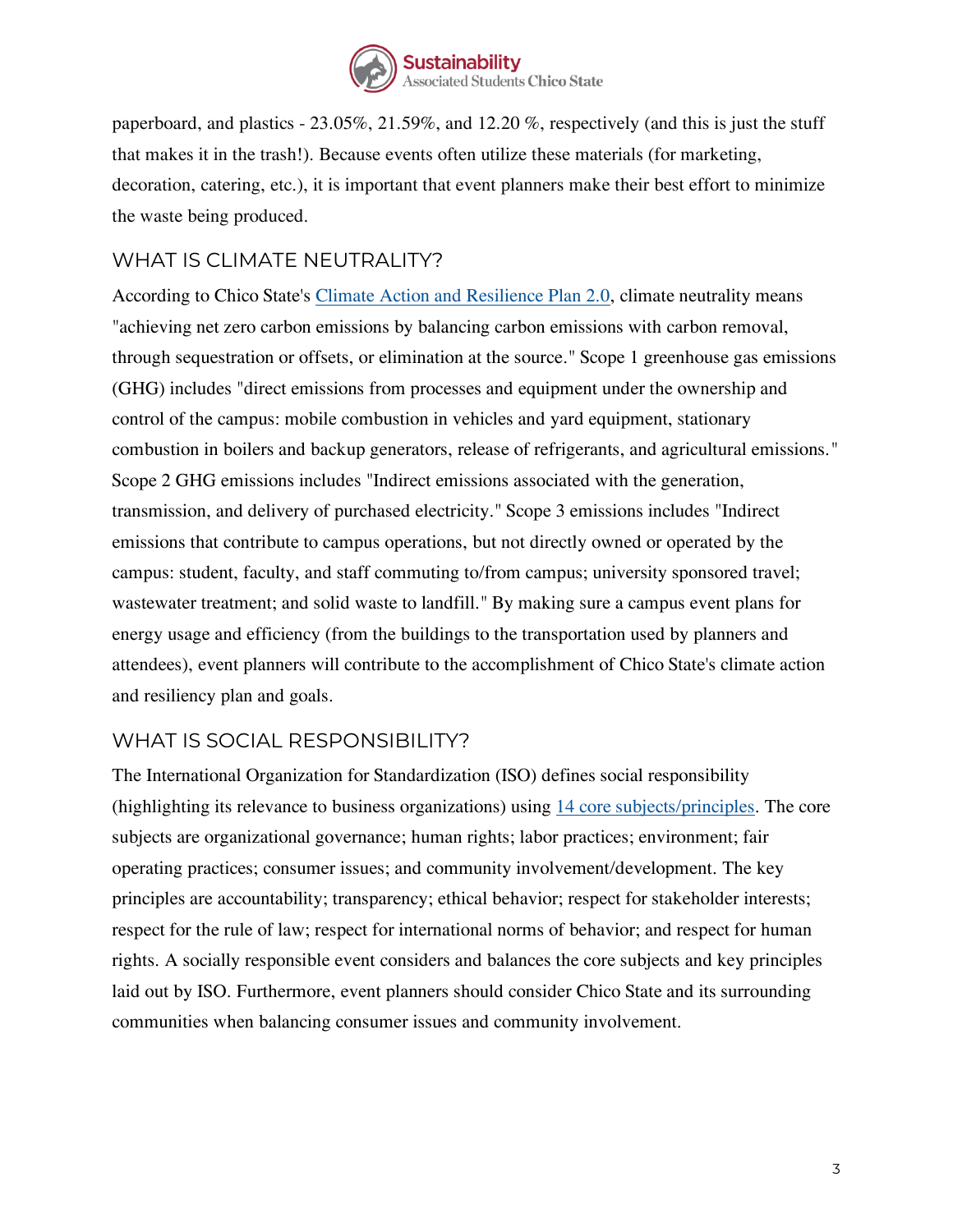

# **OVERVIEW OF PROGRAM**

## BENEFITS OF CERTIFICATION PROGRAM

- Make a significant impact towards creating a sustainable campus
- "Certified Sustainable Event" seal for marketing purposes
- Large, outdoor events can use AS Sustainability's Hydration Station (portable water bottle refill and drinking fountain station)
- Your event included in CSUC's Campus Sustainability Committee annual report data.
- Associated Students will promote your event by reposting on your materials on their Instagram stories.

#### **STEPS**

To qualify for certification, event planners must complete the following steps:

- Email [asgreenevents@csuchico.edu](mailto:asgreenevents@csuchico.edu) to set up a consultation or to attend a certification workshop (unless you have already been through the program before).
- Review this handout for information about each requirement and the various associated resources. Keep in mind not all requirements are applicable to every event.
- Complete and submit an [application](https://forms.office.com/r/T603rAQagL) for certification.
- If application needs improvement, you will receive an email with suggestions or recommending the set-up of a consultation. Once accepted, you will receive an email with a "Certified Sustainable Event" seal to use for marketing and promotional materials. Qualifying events (large, outside events happening on-campus) can book 2 hydration stations (water bottle/drinking fountain stations).
- Following your event, you will receive a post-event survey to provide feedback about the program and get you thinking about lessons learned for future planning purposes. This survey benefits both you and your event by having the opportunity to understand the fundamentals of practicing sustainability on a large scale. Sustainability is a never-ending process of learning and improvement.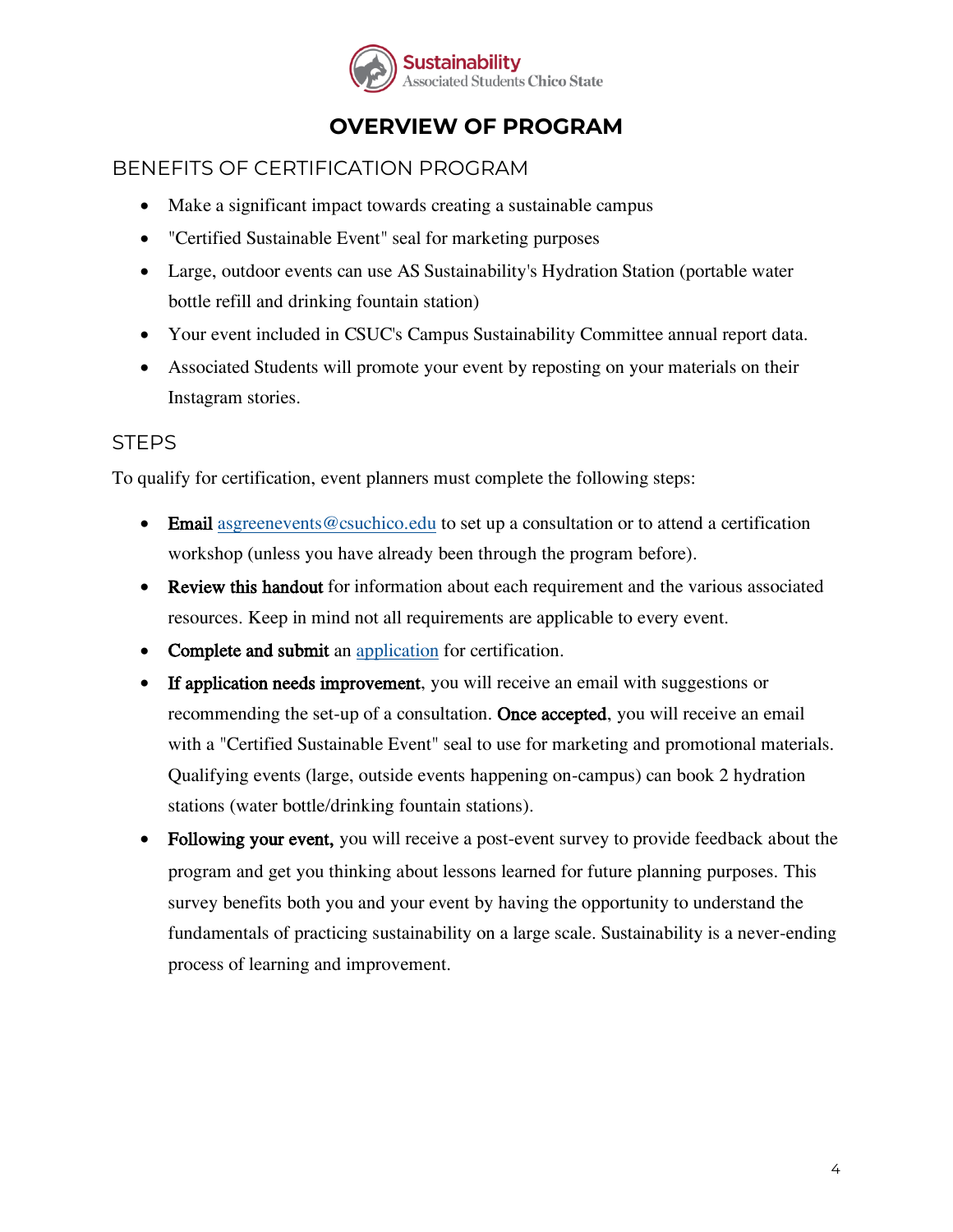

# **REQUIREMENTS FOR CERTIFICATION**

The following is a list of the requirements for certification. Later sections of this document will go into detail about each requirement, including various resources you can utilize.

Required:

1. At least 90% of all marketing, promotional, and event documents paperless/digital or on used or recycled paper

2. No single-use plastic or Styrofoam serving ware (straws, water bottles, cups, silverware, plates, or bowls)

3. No new plastic decorations (tablecloths, centerpieces, confetti, banners)

4. Keep individually-wrapped food in plastic to a minimum

5. At least one vegan meal option. Label the food to inform attendees

6. Flipped plate concept for meals (< 1/3 animal-based protein). Label the food to inform attendees

7. Inform attendees about alternative transportation and accessibility before the event. Inform about proper waste disposal during the event

To the Best Extent Possible:

1. Event in a LEED certified building, outside, or in a place that utilizes natural lighting and turned-off electronics when not in use

2. Seasonal/local/organic foods and flowers

3. Event free and accessible

4. Sustainable swag/prizes or consider alternatives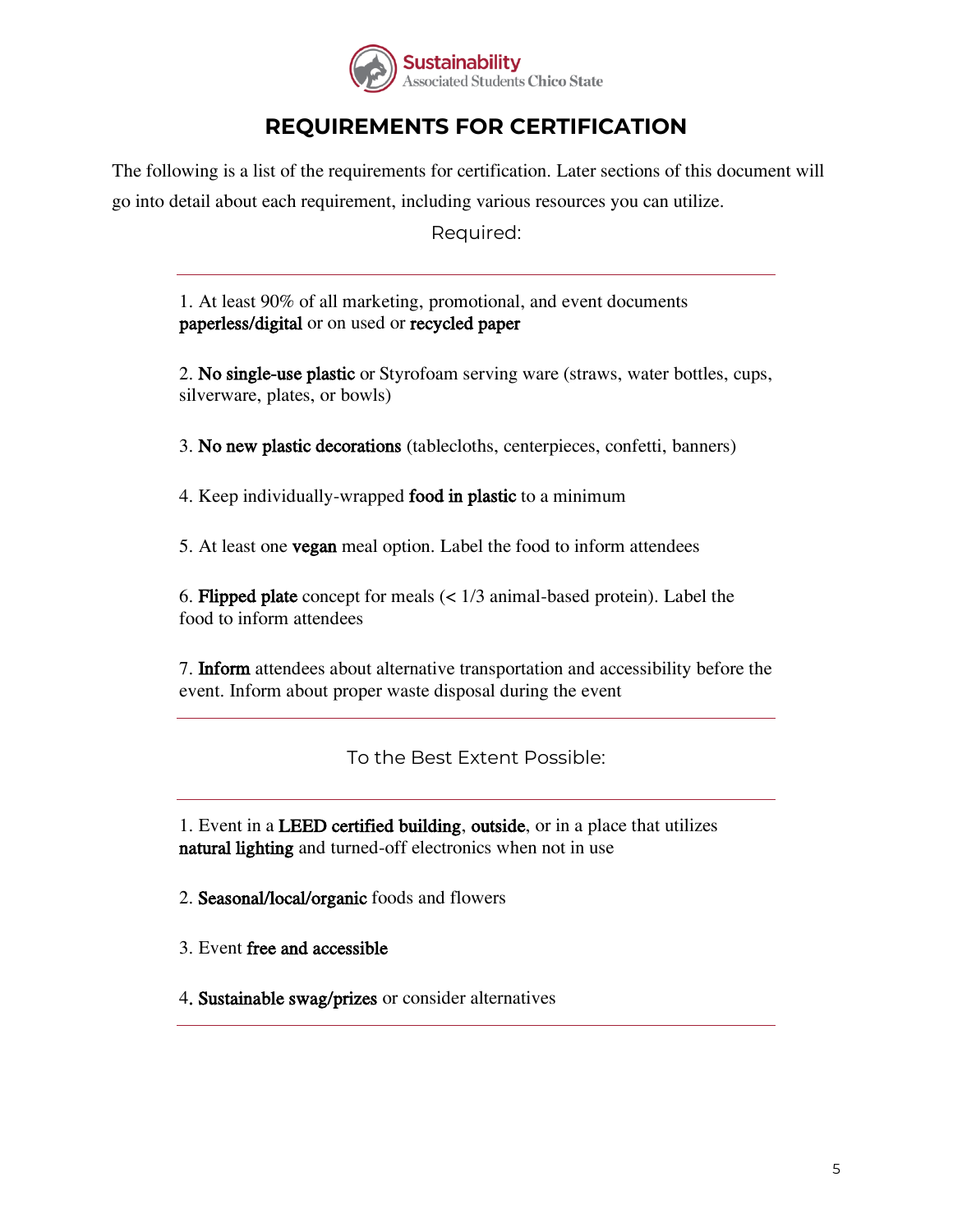

# **REQUIREMENT DETAILS AND RESOURCES**

The following section briefly details why each requirement is important for hosting sustainable events and examples of resources available to event planners/organizers. The first section of requirements MUST be met for certification. The second section of requirements (labeled "To the Best Extent Possible") must be considered and reasonably met depending on each event's unique circumstances. Keep in mind that not all requirements (from either section) are applicable to every event; if that is the case, then disregard the requirement.

> 1. At least 90% of all marketing, promotional, and event documents are paperless/digital or printed on used or recycled paper

## WHY?

Reducing the amount of new paper contributes to Chico State's [zero waste](https://www.csuchico.edu/sustainability/zero-waste.shtml) goal. Additionally, cloud-based services keep documents stored in one place, allowing team members to access relevant documents for current or future projects. Digital promotion also decreases spending on printing services.

## AVAILABLE RESOURCES

- Inquire with [asgreenevents@gmail.com](mailto:asgreenevents@gmail.com) for used, single-sided posters
- Instagram, text, email, [Wildcat](https://csuchico.campuslabs.com/engage/) Sync, [campus announcements](https://www.csuchico.edu/calendar/)
- [Canva,](https://www.canva.com/tools/logo-maker-q1/?irgwc=1&utm_medium=affiliate&utm_source=MaxBounty.com%20ULC&clickId=wypWFN2PFxyIWgq3nK2jWxo7UkBXc0QHwS1Z1M0) digital promotion software

2. No single-use plastic or Styrofoam servingware (straws, water bottles, cups, silverware, plates, or bowls)

## WHY?

Since the 1950's, the world has produced more than [8.3 billion tons of plastic](https://phys.org/news/2017-07-billion-metric-tons-scientists-total.html?utm_source=TrendMD&utm_medium=cpc&utm_campaign=Phys.org_TrendMD_1&tid=HovpioWZf+ajMFFcD3AbkMBV3zpBOhLcbGdufLe5QAKbgircKcdrYZpKels5tm+onDEc3A==) - 6.3 billion tons are already considered waste. Single-use plastics, which are made to be used once and thrown away, are mostly found in products used in packaging and serving ware. To reduce the amount of plastic being sent to the landfills and protect the health of our communities, it is important to reduce the purchase and use of single-use plastics wherever possible. Event planners are not the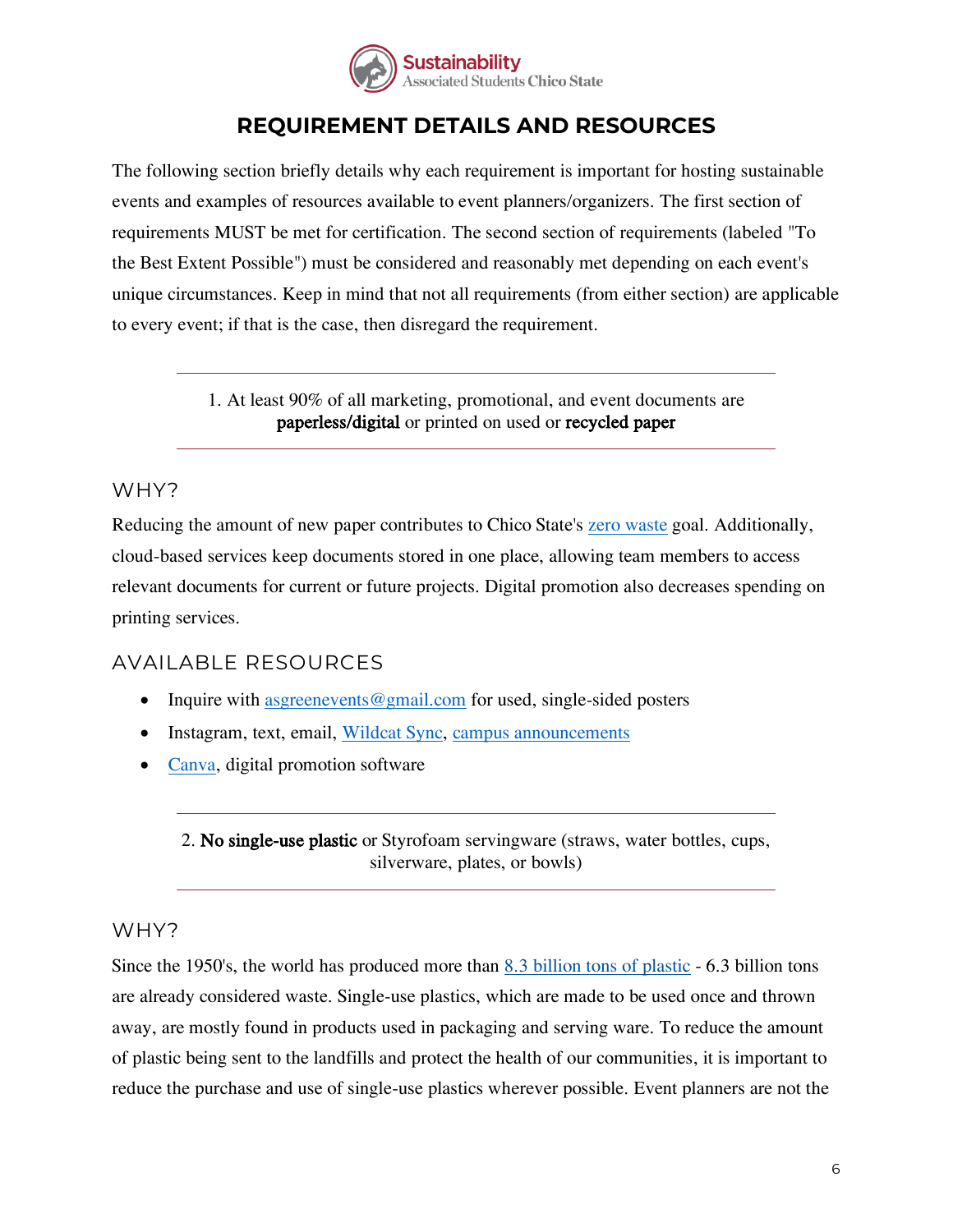

ones producing the plastics, but they are contributing to the generation of plastic waste when they use them for their events. Therefore, a certified sustainable event must not utilize single-use plastic or Styrofoam servingware.

## AVAILABLE RESOURCES

- Contact [asgreenevents@csuchico.edu](mailto:asgreenevents@csuchico.edu) to reserve the Function Junction for events with less than 40 people (reusable plates, mugs, cups, silverware, and tablecloths) or buy a Green Kit
- Utilize [AS Catering](https://as.csuchico.edu/dining/catering) for your food needs, and they can provide compostable or reusable dishware.
- [Eco Party Warehouse](https://ecopartywarehouse.com/)

3. No new plastic decorations (tablecloths, centerpieces, confetti, banners)

## WHY?

Non-reusable and non-natural decor add to the already enormous piles of waste in landfills. (on top of the carbon impact of producing the decor). Purchasing longer-lasting decor that can be reused saves costs over time and contributes to Chico State's [zero waste](https://www.csuchico.edu/sustainability/zero-waste.shtml) goal. Doing so means carefully planning your decor.

## AVAILABLE RESOURCES

- Use locally grown and seasonal flowers: Floral [Native Nursery;](https://floralnativenursery.com/) [Chico Florist;](https://www.chicoflorist.net/farm-fresh-local-flowers/) Railflower [Farm;](https://www.railflowerfarm.com/) [Pine Creek Flowers.](https://www.pinecreekflowers.com/) Purchasing flowers from the local farmers market (see the links above) would be a more affordable option if you are looking for just the flowers themselves
- Purchase linen, cotton, or non-plastic tablecloths that can be reused, or contact [asgreenevents@csuchico.edu](mailto:asgreenevents@csuchico.edu) to reserve upcycled tablecloths
- Origami out of used/recycled paper for centerpieces

4. Keep individually wrapped food in plastic to a minimum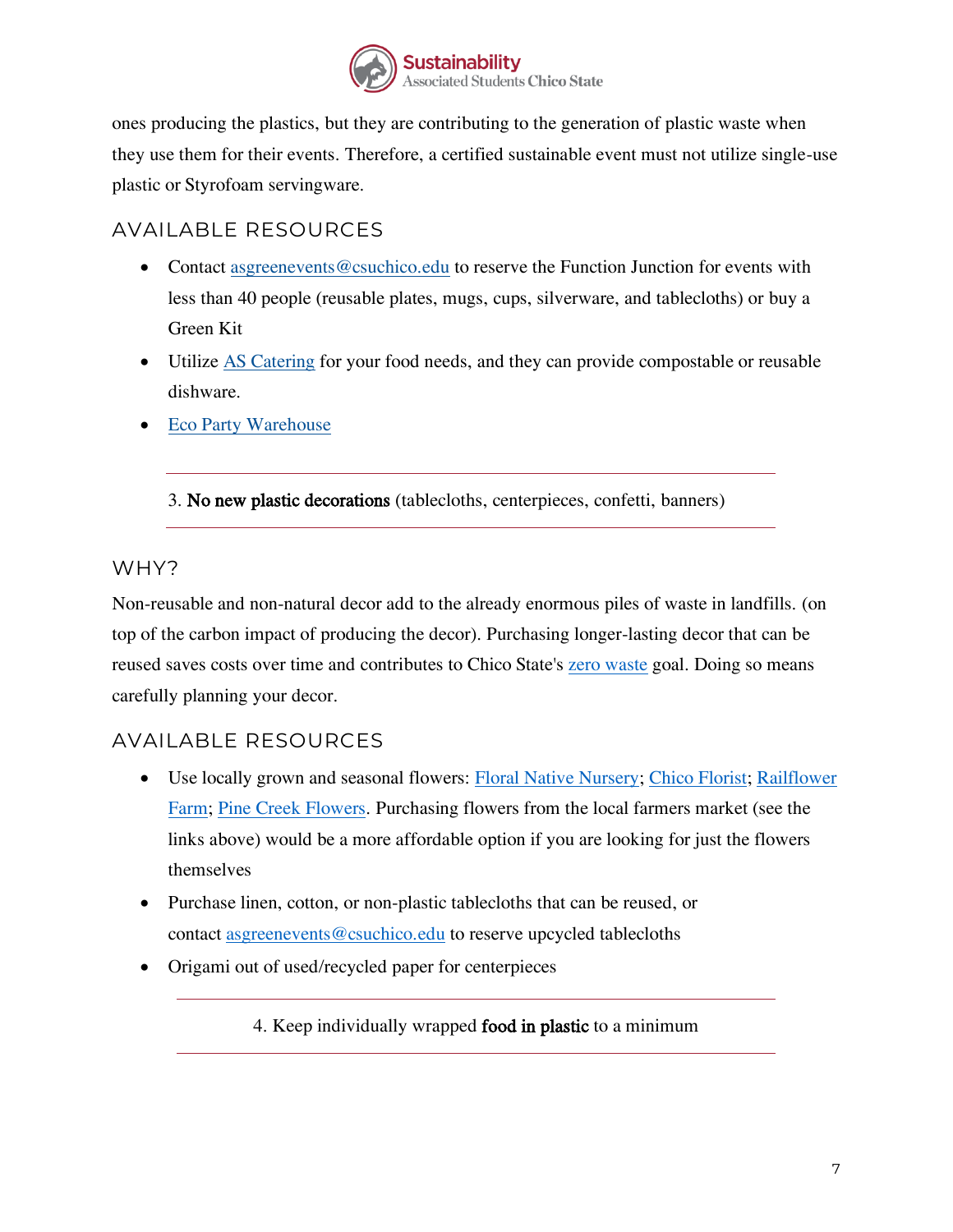

#### WHY?

The nature of most [food packaging](https://foodprint.org/issues/the-environmental-impact-of-food-packaging/) is single-use. (See requirement two about the impacts of single-use plastic). Once the packaging is separated from the food, it is often thrown away or littered on the streets or in waterways. To help reach zero waste and to help protect our ecosystems and animal life, it is important to find ways to minimize excess plastic food packaging (your non-excess food packaging should still be based on [COVID-19 and Food Safety](https://www.csuchico.edu/ehs/_assets/documents/food-serving-guidelines-during-covid-1.pdf)  [Guidelines\)](https://www.csuchico.edu/ehs/_assets/documents/food-serving-guidelines-during-covid-1.pdf)

## AVAILABLE RESOURCES

- p. 3 of [Zero Waste Event Planning](https://www.southportland.org/files/4614/9338/9520/Zero_Waste_Guidenance_doc_8-10-16_final.pdf) (keep in mind some of the information here is specific to the city of South Portland)
- Chico State's [Food, Cooking, and Hospitality Information](https://www.csuchico.edu/fres/food_hospitality.shtml)

5. Offer at least one vegan meal option. Label the food to inform attendees

#### WHY?

Despite animal products taking up a large majority of farmland  $(\sim 80\%)$ , they provide less than half of our needed calories and protein (~18% and 37%, respectively) [\(Science Journals\)](https://josephpoore.com/Science%20360%206392%20987%20-%20Accepted%20Manuscript.pdf). Other environmental impacts include water usage, soil degradation, high greenhouse emissions, energy usage, marine ecosystem damage, water pollution, and habitat destruction [\(Our World](https://ourworldindata.org/environmental-impacts-of-food)  [Data\)](https://ourworldindata.org/environmental-impacts-of-food). Providing at least one vegan meal option at your event is more eco-friendly because it restricts the use of any animal products in food production (including meat, dairy, and eggs). Additionally, in order to be inclusive to as many students as possible, it is important to provide food options for the [growing population of vegans](https://www.forbes.com/sites/christopherelliott/2020/01/10/this-is-the-real-reason-colleges-are-going-vegan/?sh=4bbaa6aa6124) on college campuses.

## AVAILABLE RESOURCES

- Consider [AS Catering](https://as.csuchico.edu/dining/catering) for our dining services
- Chico State's [Sustainable Catering and Food Guide](https://as.csuchico.edu/assets/resources/Department/Sustainability/SUS21-Sustainable-Catering-Food-Resources.pdf)
- [Vegan or Vegetarian meal tips](https://www.dreameventsandcatering.com/planning-a-vegan-or-vegetarian-menu/)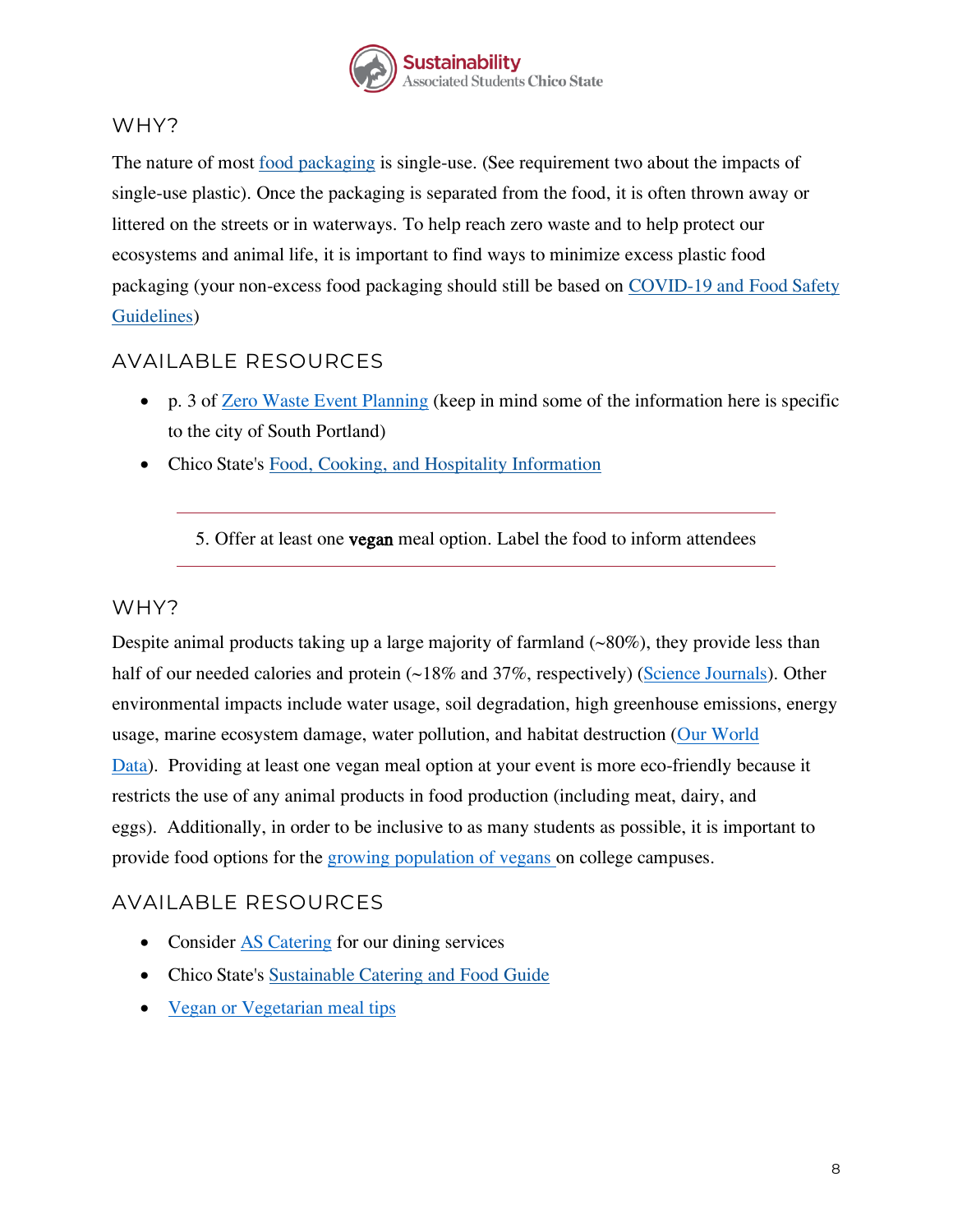

#### 6. Flipped plate concept for meals (< 1/3 animal-based protein). Label the food to inform attendees

## WHY?

"Plant-based foods tend to have a lower carbon footprint than meat and dairy. In many cases a much smaller footprint" [\(Our World Data\)](https://ourworldindata.org/environmental-impacts-of-food#less-meat-is-nearly-always-better-for-your-carbon-footprint-than-sustainable-meat). Additionally, by limiting the amount of animalbased protein on the plate to only 1/3 of the protein category, the cost of the food goes down (meat is generally more expensive than plant-based proteins). By creating plates that include a wider variety of plant-based protein, you are exposing attendees to the flipped plate concept and showing them the delicious possibilities that plants offer.

## AVAILABLE RESOURCES

• Consider **[AS Catering](https://as.csuchico.edu/dining/catering)** for your dining services

7. Inform attendees about alternative transportation and accessibility before the event. Inform attendees about proper waste disposal during the event (trash, compost, or recycle bins)

#### WHY?

Students, faculty, and staff commuting to and from campus makes up the largest source of greenhouse gas emissions for Chico State, accounting for 39% of our total emissions. In order to help cut back on those greenhouse gas emissions, it is important to inform your attendees about the various alternative transportation options available. Additionally, by informing attendees about accessibility, you will be helping to persuade attendees to come who would have otherwise felt discouraged by their disability. Finally, by informing attendees about the locations and proper use of waste bins during your event, you will be helping to prevent improper waste disposal and the diversion of recyclable and compostable materials from landfill sites.

## AVAILABLE RESOURCES

- [Alternative Transportation](https://www.csuchico.edu/sustainability/ride/index.shtml) options at Chico State
- Student Shuttles route [8](http://www.blinetransit.com/Schedules/Route-8-Nord/index.html) and [9](http://www.blinetransit.com/Schedules/Route-9-Warner--Oak--9c-Cedar-Loop/index.html)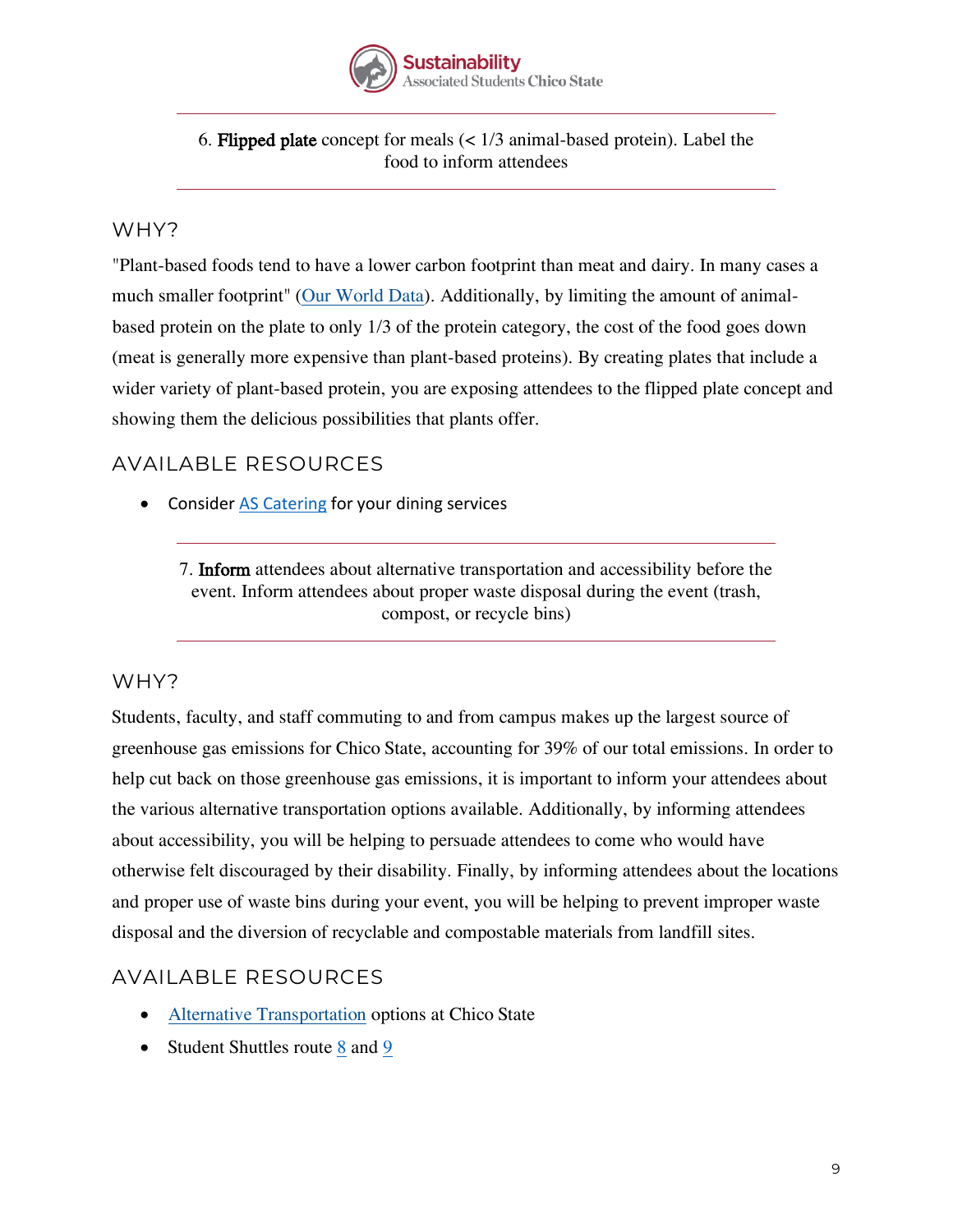

• [Accommodations and Services](https://www.csuchico.edu/arc/students/accommodations-services1.shtml) offered by Chico State's Accessibility Resource Center. Call 530-898-5959 for any questions.

# **TO BEST EXTENT POSSIBLE**

#### 1. Host event in a LEED certified building or outside. Otherwise, use rooms with natural lighting, and turn off electronics not in use

## WHY?

"Leadership in Energy and Environmental Design (LEED), the most widely used green building rating system in the world, is a program of the US Green Building Council. Available for virtually all building, community and home project types, LEED provides a framework to create healthy, highly efficient and cost-saving green buildings" (Chico State). Holding events and using electricity in LEED certified buildings, energy efficient buildings in general, or outside helps decrease the amount of scope 1 and scope 2 emissions (as defined in the Background section of this handout) generated by the event.

## AVAILABLE RESOURCES

- [Chico State's LEED certified buildings](https://www.csuchico.edu/fms/leed-buildings.shtml)
- [Conference Services | Associated Students of CSU, Chico](https://as.csuchico.edu/bmu/conference-services)
- [Facilities Reservations and Event Services -](https://www.csuchico.edu/fres/) CSU, Chico
- Check out this Facilities Reservations and Event Services ["Event Planning Checklist"](https://www.csuchico.edu/fres/_assets/documents/event-plan-checklist.pdf) Guide

#### 2. Seasonal/local/organic foods and flowers

#### WHY?

Fresh and [seasonal fruits and vegetables](https://simplyecostore.com/blogs/news/benefits-of-buying-seasonal-foods#:~:text=Benefits%20of%20buying%20seasonal%20foods%201%20Better%20taste.,for%20farm%20produce%20that%20is%20out%20of%20season.) not only taste better but also have a generally higher nutritional value. Additionally, purchasing seasonal foods and flowers from local farmers (Chico or Northern California based) supports the local economy and helps native pollinator species to flourish.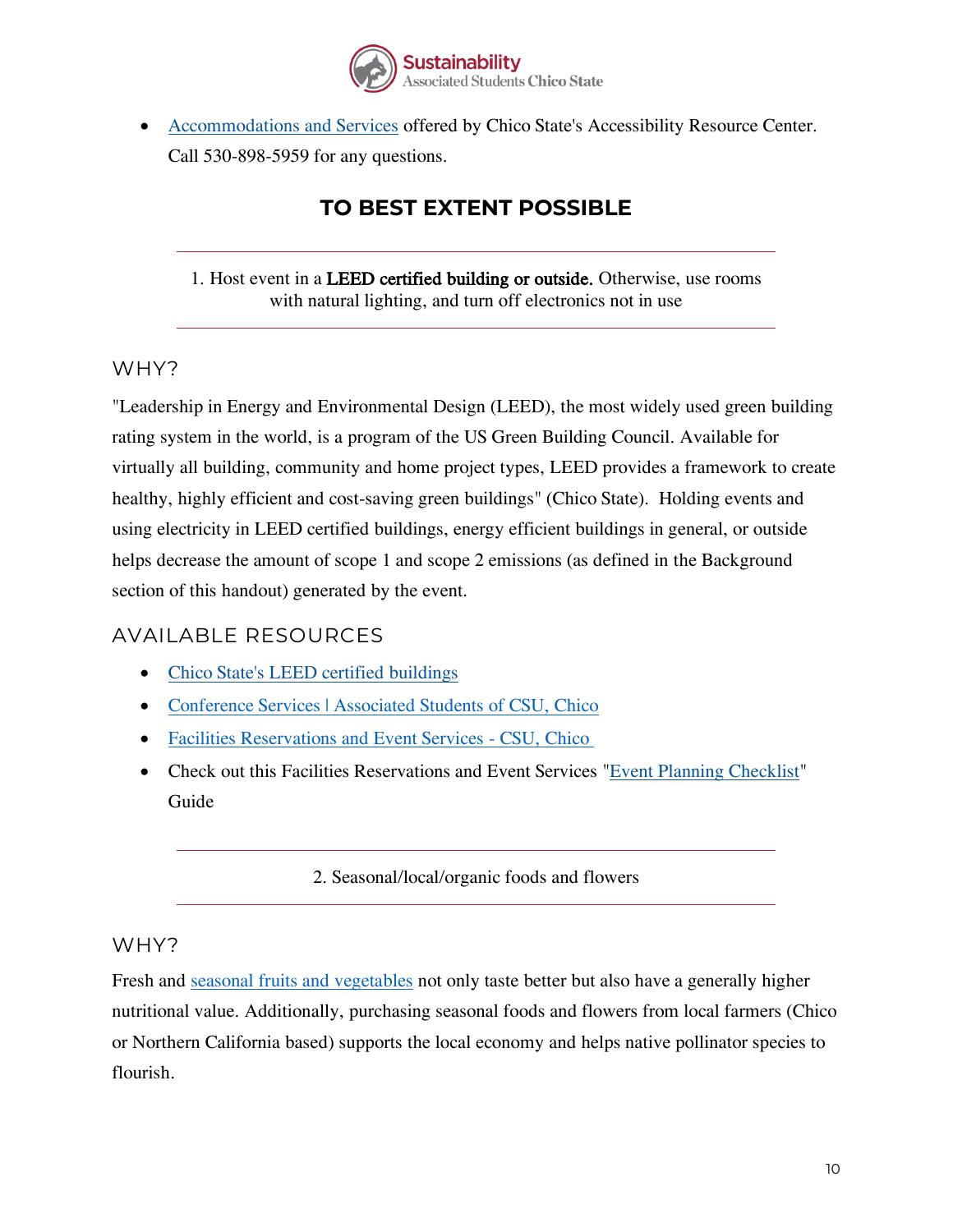

## AVAILABLE RESOURCES

- Chico State's ["Sustainable Catering and Food](https://as.csuchico.edu/assets/resources/Department/Sustainability/SUS21-Sustainable-Catering-Food-Resources.pdf) Guide"
- Use locally grown and seasonal flowers: Floral [Native Nursery;](https://floralnativenursery.com/) [Chico Florist;](https://www.chicoflorist.net/farm-fresh-local-flowers/) Railflower [Farm;](https://www.railflowerfarm.com/) [Pine Creek Flowers.](https://www.pinecreekflowers.com/) Purchasing flowers from the local farmers market (see the link in the above bullet point) would be a more affordable option if you are looking for just the flowers themselves

3. Ensure that events are free and accessible

## WHY?

According to [California State University 2018 Study of Student Basic Needs,](https://www.csuchico.edu/basic-needs/_assets/documents/18-19-annual-report.pdf) 50 percent of students experienced low or very low food security. Students who struggle to get food on the table are way less likely to attend campus events that cost money. Additionally, an average of one in four American adults have some form of disability with mobility issues being the highest percentage [\(according to 2016 data\)](https://www.cdc.gov/ncbddd/disabilityandhealth/infographic-disability-impacts-all.html). Ensuring an event is both free and accessible to a large portion of the population is sustainable for our society because it allows for social inclusion and would increase community involvement. Another aspect of accessibility is providing accessible waste bins; by placing trash, recycle, and compost bins in a place obvious and accessible to attendees, trash is less likely to be littered or disposed of incorrectly.

## AVAILABLE RESOURCES

- [Accommodations and Services](https://www.csuchico.edu/arc/students/accommodations-services1.shtml) offered by Chico State's Accessibility Resource Center. Call 530-898-5959 for any questions. They may have tips or resources for panning an accessible event
- Chico State's ["Plan an Accessible Event"](https://www.csuchico.edu/fres/_assets/documents/plan-an-accessible-event.pdf) Guide

4. Sustainable swag/prizes or consider alternatives

## WHY?

By not providing physical swag or prizes, your event is contributing to Chico State's [zero](https://www.csuchico.edu/sustainability/zero-waste.shtml)  [waste](https://www.csuchico.edu/sustainability/zero-waste.shtml) goal. By spending the money that would have been spent on swag on nonprofits or